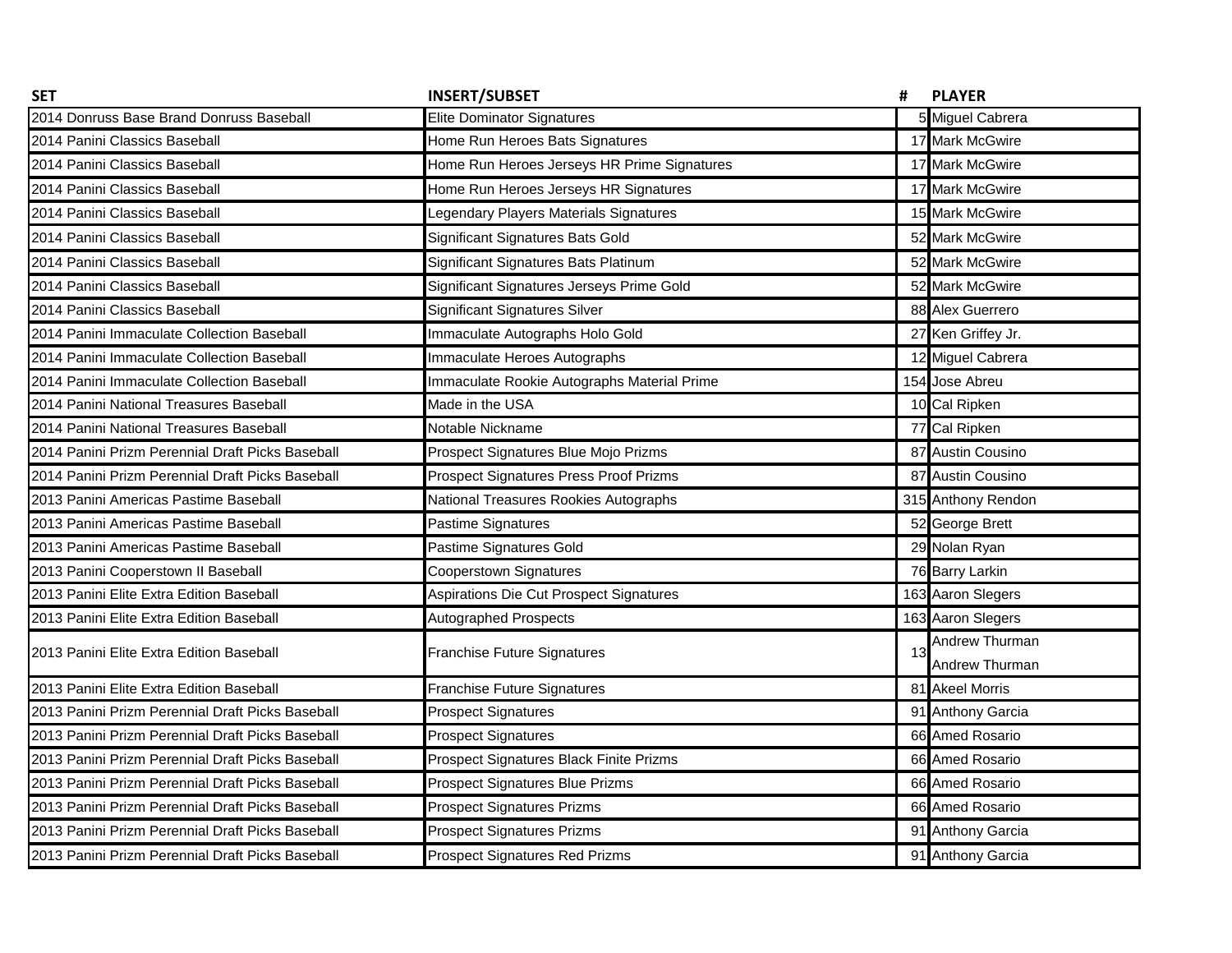| 2013 Panini Select Baseball                          | Rookies Autographs                             |   | 177 Aaron Hicks                                         |
|------------------------------------------------------|------------------------------------------------|---|---------------------------------------------------------|
| 2013 Panini Select Baseball                          | Rookies Autographs                             |   | 181 Alex Wilson                                         |
| 2013 Panini Select Baseball                          | Rookies Autographs                             |   | 183 Allen Webster                                       |
| 2013 Panini Select Baseball                          | Rookies Autographs                             |   | 249 Anthony Rendon                                      |
| 2013 Panini Select Baseball                          | Rookies Autographs Gold Prizms                 |   | 183 Allen Webster                                       |
| 2013 Panini Select Baseball                          | Rookies Autographs Prizms                      |   | 183 Allen Webster                                       |
| 2013 Panini Select Baseball                          | Signatures                                     |   | 2 Adam LaRoche                                          |
| 2012 Panini Prime Cuts Baseball                      | Auto Biography                                 |   | 2 Cal Ripken Jr.                                        |
| 2012 Panini Prime Cuts Baseball                      | Auto Biography Prime                           |   | 13 Ken Griffey Jr.                                      |
| 2012 Panini Prime Cuts Baseball                      | <b>Century Gold Signatures</b>                 |   | 53 Andrelton Simmons                                    |
| 2012 Panini Prime Cuts Baseball                      | <b>Century Silver Signatures</b>               |   | 53 Andrelton Simmons                                    |
| 2012 Panini Prime Cuts Baseball                      | <b>Colossal Signatures</b>                     |   | 14 Ken Griffey Jr.                                      |
| 2012 Panini Prime Cuts Baseball                      | Icons Autographs                               |   | 5 Cal Ripken Jr.                                        |
| 2012 Panini Prime Cuts Baseball                      | Notable Nicknames                              |   | 3 Austin Jackson                                        |
| 2012 Panini Prime Cuts Baseball                      | Notable Nicknames                              |   | 18 Mariano Rivera                                       |
| 2012 Panini Prime Cuts Baseball                      | <b>Retired Jersey Numbers Prime Signatures</b> |   | 27 Greg Maddux                                          |
| 2012 Panini Prime Cuts Baseball                      | Rookie Signatures                              |   | 53 Andrelton Simmons                                    |
| 2012 Panini Prime Cuts Baseball                      | Timeline Autographs                            |   | 9 Cal Ripken Jr.                                        |
| 2012 Panini Prime Cuts Baseball                      | <b>Timeline Trios Materials Signatures</b>     |   | 22 Greg Maddux                                          |
| 2011 Panini Limited Baseball                         | imited Draft Hits Signatures                   |   | 21 Austin Hedges                                        |
| 2014 Panini Immaculate Collection (14-15) Basketball | <b>Sports Variations Autographs</b>            |   | <b>Frank Robinson</b>                                   |
| 2014 Panini Immaculate Collection (14-15) Basketball | Trio Autographs                                |   | <b>Chris Mullin</b><br>3 Tim Hardaway<br>Mitch Richmond |
| 2014 Panini Paramount (14-15) Basketball             | Penmanship Rookies                             |   | Andrew Wiggins                                          |
| 2014 Panini Paramount (14-15) Basketball             | Penmanship Rookies Blue                        |   | Andrew Wiggins                                          |
| 2014 Panini Totally Certified (14-15) Basketball     | <b>Certified Competitor Autographs</b>         |   | 38 Kevin Durant                                         |
| 2014 Panini Totally Certified (14-15) Basketball     | <b>Totally Certified Signatures</b>            |   | 71 Kevin Durant                                         |
| 2013 Panini Base Brand Panini (13-14) Basketball     | <b>Superstar Signatures</b>                    |   | <b>Blake Griffin</b>                                    |
| 2013 Panini Elite (13-14) Basketball                 | <b>Elite Signatures</b>                        |   | 36 Blake Griffin                                        |
| 2013 Panini Elite (13-14) Basketball                 | <b>Elite Signatures</b>                        |   | 42 Kyrie Irving                                         |
| 2013 Panini Elite (13-14) Basketball                 | Passing the Torch Signatures                   | 3 | <b>Blake Griffin</b>                                    |
|                                                      |                                                |   | Michael Cage                                            |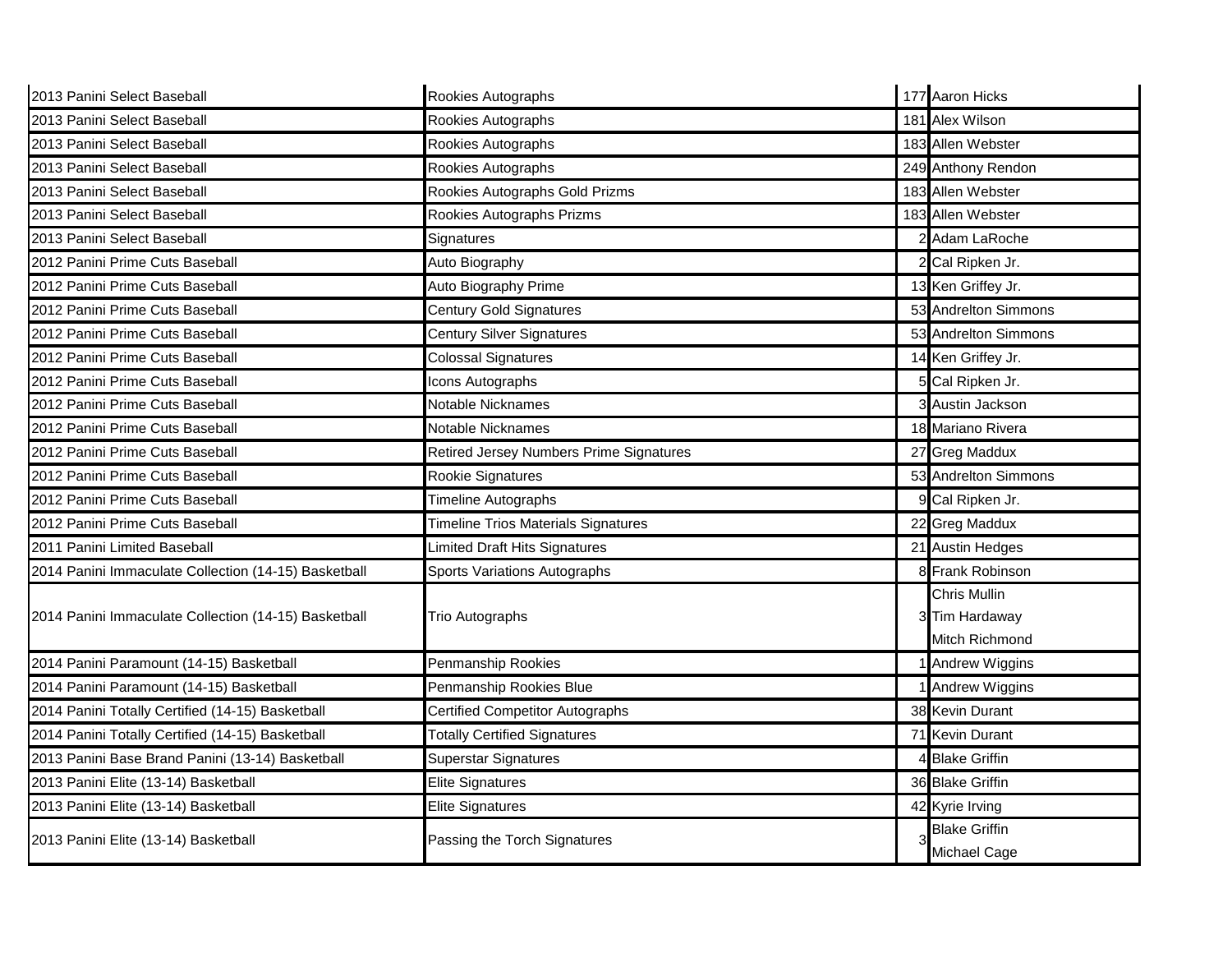| 2013 Panini Elite (13-14) Basketball                 | Turn of the Century Signatures       | 75 Blake Griffin     |
|------------------------------------------------------|--------------------------------------|----------------------|
| 2013 Panini Elite (13-14) Basketball                 | Turn of the Century Signatures       | 89 Kyrie Irving      |
| 2013 Panini Gold Standard (13-14) Basketball         | Gold Season Autographs               | 12 Kevin Durant      |
| 2013 Panini Gold Standard (13-14) Basketball         | Gold Season Autographs               | 15 Kyrie Irving      |
| 2013 Panini Gold Standard (13-14) Basketball         | Marks of Gold                        | 43 Kevin Durant      |
| 2013 Panini Gold Standard (13-14) Basketball         | Marks of Gold                        | 7 Kyrie Irving       |
| 2013 Panini Gold Standard (13-14) Basketball         | Mother Lode Autographs               | 24 Kyrie Irving      |
| 2013 Panini Hoops (13-14) Basketball                 | <b>Blue Signatures</b>               | 111 Kevin Durant     |
| 2013 Panini Immaculate Collection (13-14) Basketball | Patches Autographs Jersey Number     | 196 Kevin Durant     |
| 2013 Panini Immaculate Collection (13-14) Basketball | Premium Autographs Patches Platinum  | 80 Bill Cartwright   |
| 2013 Panini Innovation (13-14) Basketball            | Digs and Sigs Prime                  | <b>Kevin Durant</b>  |
| 2013 Panini Innovation (13-14) Basketball            | Foundations Ink                      | 49 Kevin Durant      |
| 2013 Panini Innovation (13-14) Basketball            | Game Jerseys Autographs              | <b>Kevin Durant</b>  |
| 2013 Panini Innovation (13-14) Basketball            | Main Exhibit Signatures              | 11 Kyrie Irving      |
| 2013 Panini Innovation (13-14) Basketball            | Main Exhibit Signatures              | 18 Kevin Durant      |
| 2013 Panini Intrigue (13-14) Basketball              | Autographed Jerseys                  | 8 Kevin Durant       |
| 2013 Panini National Treasures (13-14) Basketball    | Game Changers                        | 14 Dwyane Wade       |
| 2013 Panini National Treasures (13-14) Basketball    | Game Changers Gold Proof             | 14 Dwyane Wade       |
| 2013 Panini National Treasures (13-14) Basketball    | <b>Spanning Time Dual Signatures</b> | Kyrie Irving         |
|                                                      |                                      | <b>Mark Price</b>    |
| 2013 Panini Pinnacle (13-14) Basketball              | Autographs                           | Kyrie Irving         |
| 2013 Panini Pinnacle (13-14) Basketball              | Autographs                           | 25 Blake Griffin     |
| 2013 Panini Pinnacle (13-14) Basketball              | Essence of the Game Autographs       | 45 Kevin Durant      |
| 2013 Panini Pinnacle (13-14) Basketball              | Pinnacle of Success Autographs       | 29 Kyrie Irving      |
| 2013 Panini Preferred (13-14) Basketball             | Crown Royale Blue                    | 227 Shaquille O'Neal |
| 2013 Panini Preferred (13-14) Basketball             | Crown Royale Purple                  | 227 Shaquille O'Neal |
| 2013 Panini Preferred (13-14) Basketball             | <b>NBA Pride Blue</b>                | 403 Kevin Durant     |
| 2013 Panini Preferred (13-14) Basketball             | <b>NBA Pride Red</b>                 | 403 Kevin Durant     |
| 2013 Panini Preferred (13-14) Basketball             | Panini's Choice Blue                 | 63 Shaquille O'Neal  |
| 2013 Panini Preferred (13-14) Basketball             | Panini's Choice Green                | 73 Kevin Durant      |
| 2013 Panini Preferred (13-14) Basketball             | Panini's Choice Purple               | 73 Kevin Durant      |
| 2013 Panini Preferred (13-14) Basketball             | Panini's Choice Red                  | 63 Shaquille O'Neal  |
| 2013 Panini Preferred (13-14) Basketball             | Panini's Choice Red                  | 73 Kevin Durant      |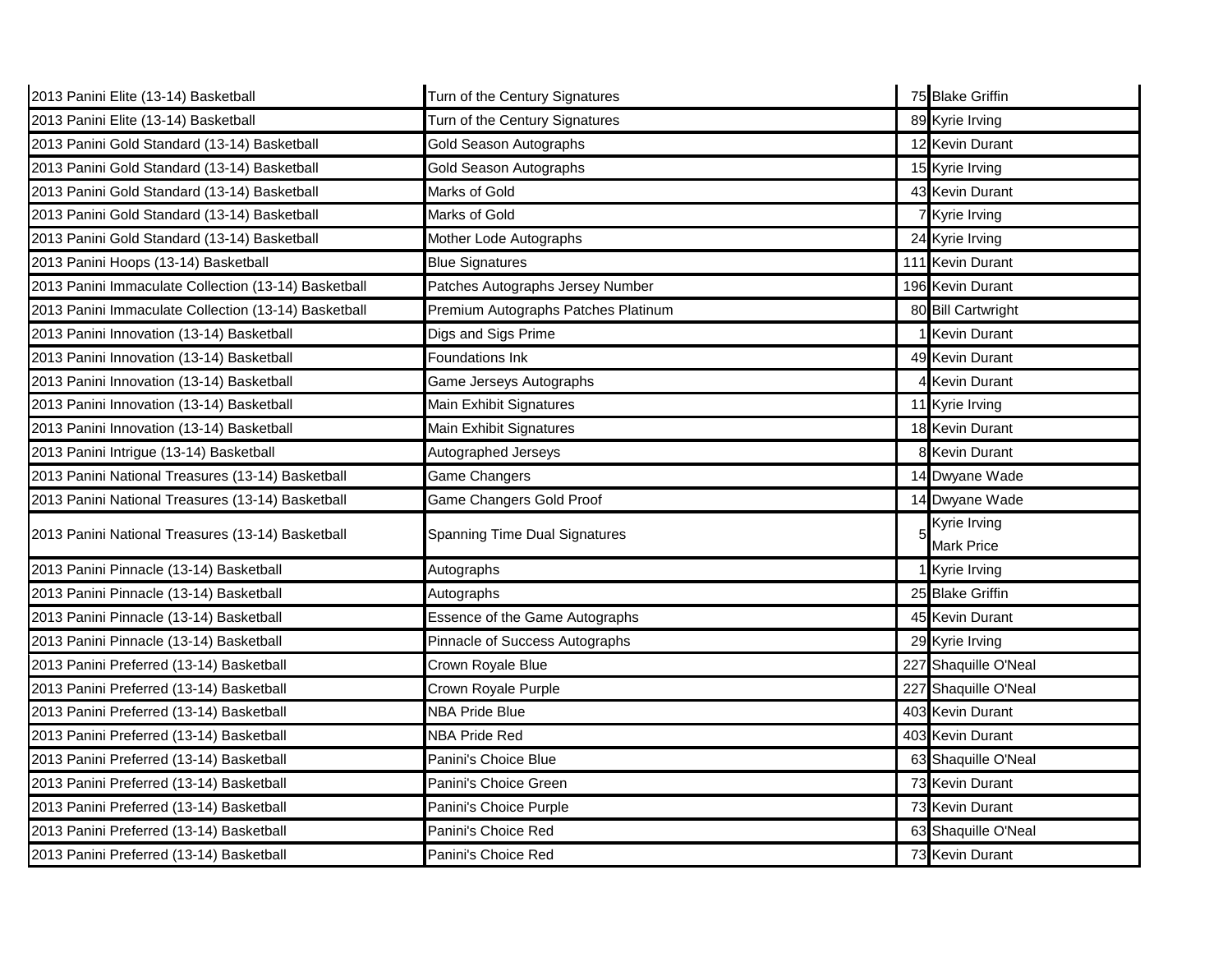| 2013 Panini Preferred (13-14) Basketball          | Silhouettes                                     | 339 Kevin Durant     |
|---------------------------------------------------|-------------------------------------------------|----------------------|
| 2013 Panini Preferred (13-14) Basketball          | Silhouettes                                     | 308 Shaquille O'Neal |
| 2013 Panini Prestige (13-14) Basketball           | <b>Bonus Shots Autographs</b>                   | 90 Kyrie Irving      |
| 2013 Panini Prestige (13-14) Basketball           | <b>Distinctive Ink Signatures</b>               | 15 Kevin Durant      |
| 2013 Panini Prizm (13-14) Basketball              | Autographs                                      | 62 Blake Griffin     |
| 2013 Panini Prizm (13-14) Basketball              | Autographs                                      | 142 Kevin Durant     |
| 2013 Panini Prizm (13-14) Basketball              | Gold Prizm Autographs                           | 142 Kevin Durant     |
| 2013 Panini Select (13-14) Basketball             | Franchise Signatures Prizms Blue                | 23 Shaquille O'Neal  |
| 2013 Panini Select (13-14) Basketball             | Franchise Signatures Prizms Green               | 23 Shaquille O'Neal  |
| 2013 Panini Select (13-14) Basketball             | Franchise Signatures Prizms Purple              | 10 Kyrie Irving      |
| 2013 Panini Select (13-14) Basketball             | Signatures Prizms Black                         | 15 Julius Erving     |
| 2013 Panini Select (13-14) Basketball             | <b>Signatures Prizms Purple</b>                 | 28 Kyrie Irving      |
| 2013 Panini Select (13-14) Basketball             | Top Selections Jerseys Autographs               | 15 Kevin Durant      |
| 2013 Panini Select (13-14) Basketball             | Top Selections Jerseys Autographs Prizms Purple | 15 Kevin Durant      |
| 2013 Panini Signatures (13-14) Basketball         | Dynamic Ink                                     | 33 Kevin Durant      |
| 2013 Panini Signatures (13-14) Basketball         | Dynamic Ink Red                                 | 32 Kyrie Irving      |
| 2013 Panini Signatures (13-14) Basketball         | Hall Hopefuls Signatures Red                    | 12 Kevin Durant      |
| 2013 Panini Spectra (13-14) Basketball            | All-Stars Jerseys Autographs Light Blue         | 6 Kevin Durant       |
| 2013 Panini Spectra (13-14) Basketball            | Indelible Ink Jerseys Light Blue                | 28 Kevin Durant      |
| 2013 Panini Spectra (13-14) Basketball            | Jerseys Autographs Orange                       | 14 Shaquille O'Neal  |
| 2013 Panini Spectra (13-14) Basketball            | Spectacular Swatch Signatures Light Blue        | 22 Shaquille O'Neal  |
| 2013 Panini Timeless Treasures (13-14) Basketball | <b>Timeless Treasures Trophies</b>              | Kyrie Irving         |
| 2013 Panini Timeless Treasures (13-14) Basketball | Treasured Ink                                   | 3 Kyrie Irving       |
| 2013 Panini Timeless Treasures (13-14) Basketball | <b>Validating Marks</b>                         | 45 Kyrie Irving      |
| 2013 Panini Timeless Treasures (13-14) Basketball | Validating Marks Ruby                           | 50 Kevin Durant      |
| 2013 Panini Titanium (13-14) Basketball           | Reserve Signatures                              | 17 Kevin Durant      |
| 2013 Panini Totally Certified (13-14) Basketball  | <b>Certified Select Few Signatures</b>          | 3 Kyrie Irving       |
| 2013 Panini Totally Certified (13-14) Basketball  | <b>Totally Silver Signatures</b>                | 23 Kevin Durant      |
| 2012 Panini Absolute (12-13) Basketball           | Frequent Flyer Autographs                       | 3 Kevin Durant       |
| 2012 Panini Absolute (12-13) Basketball           | Rookie Autographs                               | 151 Kyrie Irving     |
| 2012 Panini Brilliance (12-13) Basketball         | Marks of Brilliance                             | 6 Kevin Durant       |
| 2012 Panini Crusade (12-13) Basketball            | Majestic Signatures                             | <b>Kevin Durant</b>  |
| 2012 Panini Elite (12-13) Basketball              | Rookie Inscriptions                             | 1 Kyrie Irving       |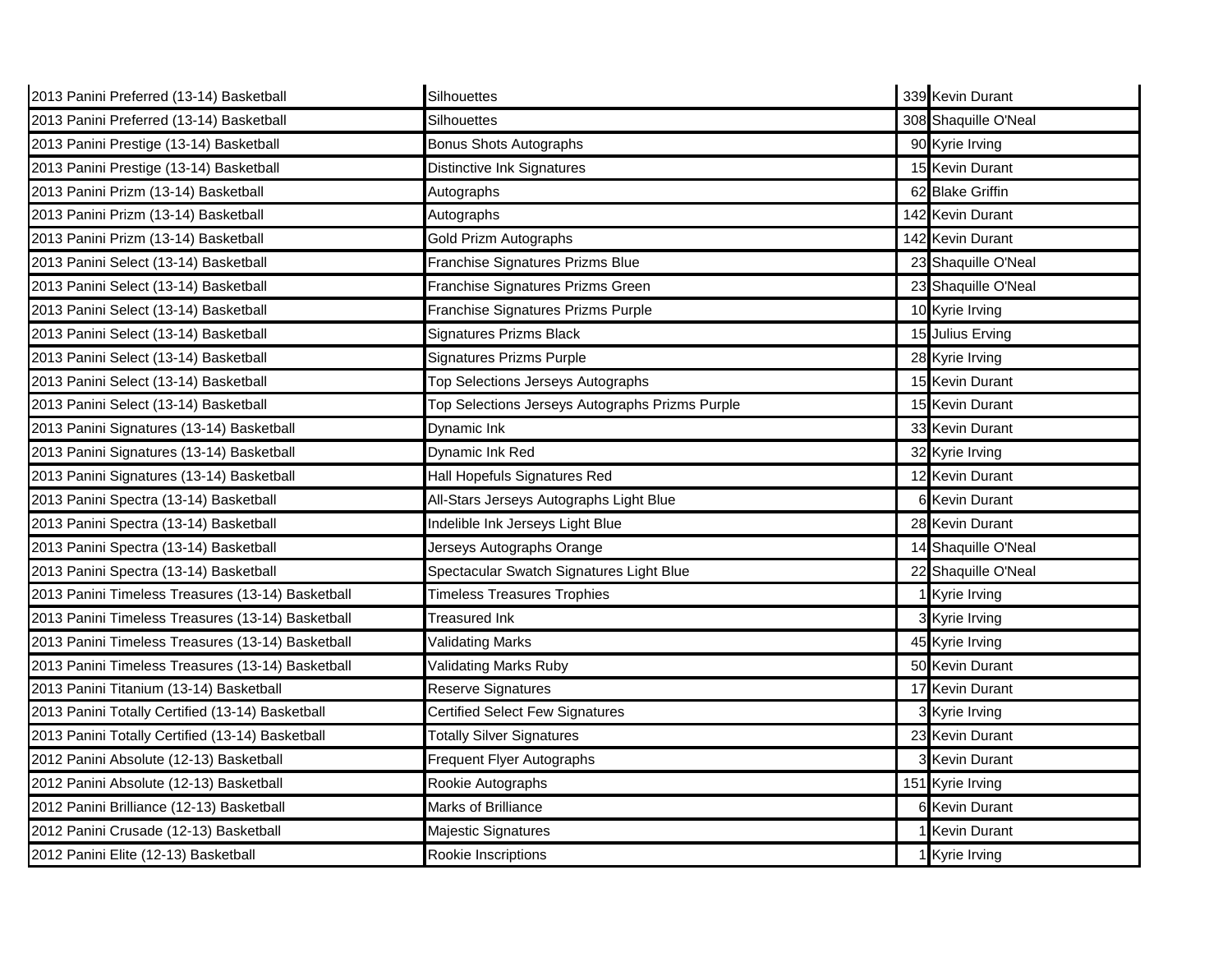| 2012 Panini Elite Series (12-13) Basketball          | <b>Aspirations Autographs</b>                              | 29 Kevin Durant     |
|------------------------------------------------------|------------------------------------------------------------|---------------------|
| 2012 Panini Elite Series (12-13) Basketball          | Veteran/Retired Inscriptions Autographs                    | 37 Kevin Durant     |
| 2012 Panini Gold Standard (12-13) Basketball         | Mother Lode Autographs                                     | 32 Kevin Durant     |
| 2012 Panini Gold Standard (12-13) Basketball         | Solid Gold                                                 | 34 Tyson Chandler   |
| 2012 Panini Gold Standard (12-13) Basketball         | Solid Gold                                                 | 8 James Harden      |
| 2012 Panini Gold Standard (12-13) Basketball         | Solid Gold                                                 | 9 Chris Paul        |
| 2012 Panini Immaculate Collection (12-13) Basketball | Immaculate Rookie Auto Patch                               | 101 Kyrie Irving    |
| 2012 Panini Immaculate Collection (12-13) Basketball | Immaculate Rookie Auto Patch Basketball Veteran Variations | 3 Magic Johnson     |
| 2012 Panini Immaculate Collection (12-13) Basketball | Immaculate Rookie Auto Patch Numbers variation             | 108 Brandon Knight  |
| 2012 Panini Immaculate Collection (12-13) Basketball | Immaculate Rookie Auto Patch Sports Variations             | 10 Jerry Rice       |
| 2012 Panini Innovation (12-13) Basketball            | Innovative Ink                                             | 25 Kevin Durant     |
| 2012 Panini Intrigue (12-13) Basketball              | Autographed Jerseys                                        | 76 Kevin Durant     |
| 2012 Panini Intrigue (12-13) Basketball              | Rookie Autographed Memorabilia                             | 113 Kyrie Irving    |
| 2012 Panini Limited (12-13) Basketball               | <b>Material Monikers</b>                                   | 11 Kevin Durant     |
| 2012 Panini Limited (12-13) Basketball               | Rookies                                                    | 155 Kyrie Irving    |
| 2012 Panini Marquee (12-13) Basketball               | egends Signatures                                          | 28 Magic Johnson    |
| 2012 Panini Marquee (12-13) Basketball               | Rookie Signatures                                          | 1 Kyrie Irving      |
| 2012 Panini Marquee (12-13) Basketball               | Rookie Signatures                                          | 2 Anthony Davis     |
| 2012 Panini Momentum (12-13) Basketball              | <b>Momentous Rookies</b>                                   | 19 Kyrie Irving     |
| 2012 Panini Momentum (12-13) Basketball              | Momentous Rookies Blue                                     | 19 Kyrie Irving     |
| 2012 Panini Momentum (12-13) Basketball              | Momentum Autographs                                        | 1 Kevin Durant      |
| 2012 Panini Momentum (12-13) Basketball              | Momentum Autographs Drive                                  | <b>Kevin Durant</b> |
| 2012 Panini Momentum (12-13) Basketball              | Monumental Marks Blue                                      | 168 Kevin Durant    |
| 2012 Panini Momentum (12-13) Basketball              | Monumental Marks Red                                       | 168 Kevin Durant    |
| 2012 Panini National Treasures (12-13) Basketball    | Group I Rookies 2011 Rookies                               | 114 Kawhi Leonard   |
| 2012 Panini Past and Present (12-13) Basketball      | Signatures                                                 | 70 Kobe Bryant      |
| 2012 Panini Past and Present (12-13) Basketball      | Signatures                                                 | 58 Kevin Durant     |
| 2012 Panini Past and Present (12-13) Basketball      | Signatures                                                 | 160 Kyrie Irving    |
| 2012 Panini Preferred (12-13) Basketball             | Panini Signatures Blue                                     | 110 Bill Russell    |
| 2012 Panini Preferred (12-13) Basketball             | Panini's Choice Gold                                       | 10 Bill Russell     |
| 2012 Panini Preferred (12-13) Basketball             | Panini's Choice Silver                                     | 29 Ray Allen        |
| 2012 Panini Preferred (12-13) Basketball             | <b>Silhouettes Prime</b>                                   | 241 Earl Monroe     |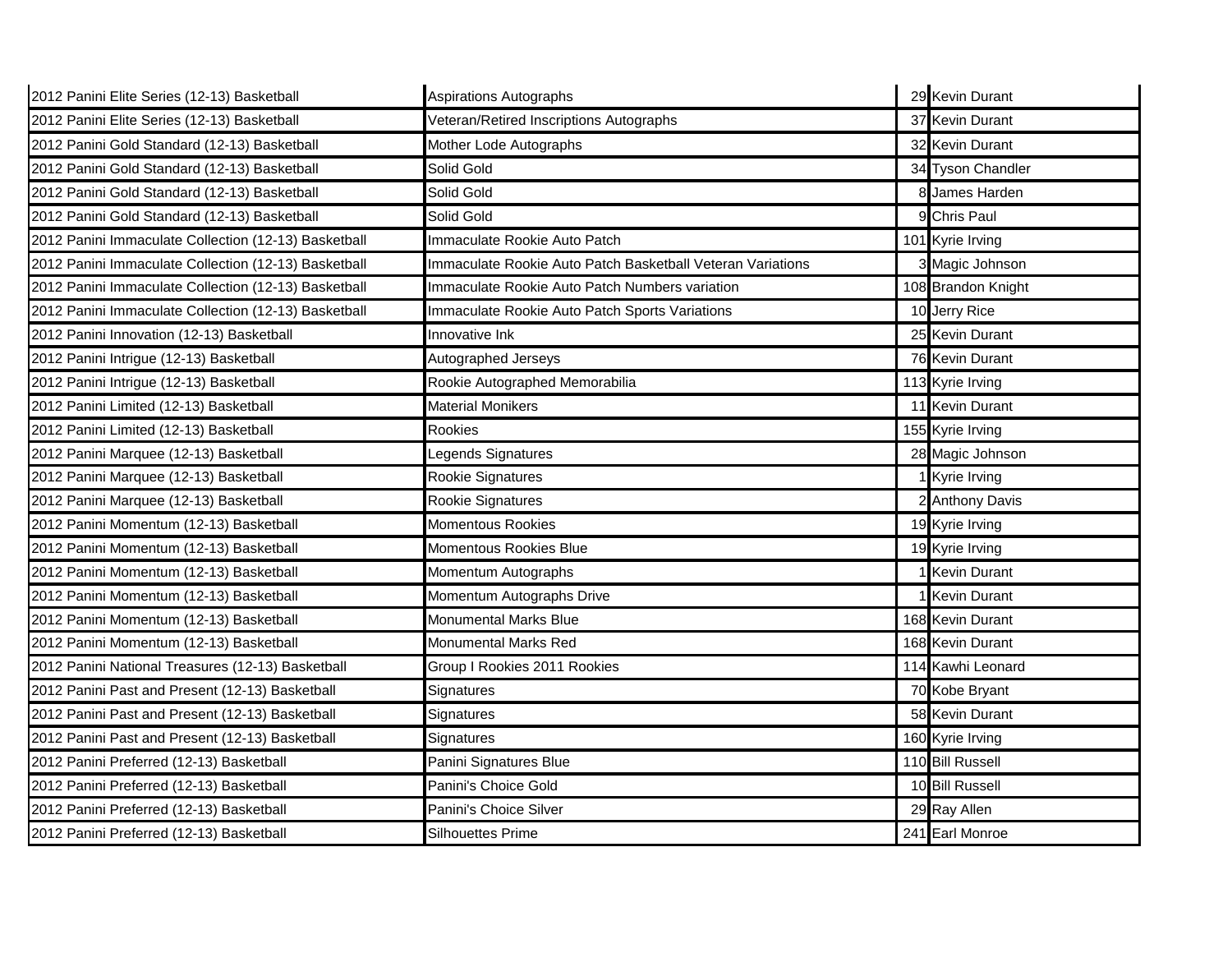| 2012 Panini Prizm (12-13) Basketball              | Autographs                            |   | 4 Kyrie Irving                |
|---------------------------------------------------|---------------------------------------|---|-------------------------------|
| 2012 Panini Prizm (12-13) Basketball              | Prizm Autographs                      |   | 2 Kevin Durant                |
| 2012 Panini Select (12-13) Basketball             | Select Stars Jersey Prizms Autographs |   | 3 Blake Griffin               |
| 2012 Panini Signatures (12-13) Basketball         | Signatures                            |   | 133 Kevin Durant              |
| 2012 Panini Signatures (12-13) Basketball         | Signatures Die Cut                    |   | 133 Kevin Durant              |
| 2012 Panini Signatures (12-13) Basketball         | Signatures Film                       |   | 137 Kyrie Irving              |
| 2012 Panini Signatures (12-13) Basketball         | Signatures Film Red                   |   | 136 Anthony Davis             |
| 2012 Panini Signatures (12-13) Basketball         | Signatures Red                        |   | 133 Kevin Durant              |
| 2012 Panini Threads (12-13) Basketball            | Rookie Team Threads Signatures        |   | Kyrie Irving                  |
| 2012 Panini Threads (12-13) Basketball            | <b>Team Threads Signatures</b>        |   | 3 Kevin Durant                |
| 2012 Panini Timeless Treasures (12-13) Basketball | <b>Timeless Talents Signatures</b>    |   | 11 Kevin Durant               |
| 2012 Panini Timeless Treasures (12-13) Basketball | Treasured Ink                         | 5 | <b>Kevin Durant</b>           |
| 2012 Playoff Contenders (12-13) Basketball        | Contemporary Contenders Autographs    |   | <b>Kevin Durant</b>           |
| 2012 Playoff Contenders (12-13) Basketball        | Rookie Autographs                     |   | 250 Kyrie Irving              |
| 2012 Playoff Contenders (12-13) Basketball        | <b>Substantial Signatures</b>         |   | <b>7 Kevin Durant</b>         |
| 2011 Panini Limited (11-12) Basketball            | 2011 Draft Class Auto Redemptions     |   | 2011 Draft Pick Auto XRCA     |
| 2011 Panini Limited (11-12) Basketball            | 2011 Draft Class Auto Redemptions     |   | 2 2011 Draft Pick Auto XRCB   |
| 2011 Panini Limited (11-12) Basketball            | 2011 Draft Class Auto Redemptions     |   | 4 2011 Draft Pick Auto XRCD   |
| 2011 Panini Limited (11-12) Basketball            | 2011 Draft Class Auto Redemptions     |   | 5 2011 Draft Pick Auto XRCE   |
| 2011 Panini Limited (11-12) Basketball            | 2011 Draft Class Auto Redemptions     |   | 10 2011 Draft Pick Auto XRCJ  |
| 2011 Panini Limited (11-12) Basketball            | 2011 Draft Class Auto Redemptions     |   | 13 2011 Draft Pick Auto XRCM  |
| 2011 Panini Limited (11-12) Basketball            | 2011 Draft Class Auto Redemptions     |   | 16 2011 Draft Pick Auto XRCP  |
| 2011 Panini Limited (11-12) Basketball            | 2011 Draft Class Auto Redemptions     |   | 18 2011 Draft Pick Auto XRCR  |
| 2011 Panini Limited (11-12) Basketball            | 2011 Draft Class Auto Redemptions     |   | 22 2011 Draft Pick Auto XRCV  |
| 2011 Panini Limited (11-12) Basketball            | 2011 Draft Class Auto Redemptions     |   | 26 2011 Draft Pick Auto XRCZ  |
| 2011 Panini Limited (11-12) Basketball            | 2011 Draft Class Auto Redemptions     |   | 29 2011 Draft Pick Auto XRCCC |
| 2011 Panini Limited (11-12) Basketball            | 2011 Draft Class Auto Redemptions     |   | 31 2011 Draft Pick Auto XRCEE |
| 2011 Panini Limited (11-12) Basketball            | 2011 Draft Class Auto Redemptions     |   | 33 2011 Draft Pick Auto XRCGG |
| 2011 Panini Limited (11-12) Basketball            | 2011 Draft Class Auto Redemptions     |   | 3 2011 Draft Pick Auto XRCC   |
| 2011 Panini Limited (11-12) Basketball            | 2011 Draft Class Auto Redemptions     |   | 6 2011 Draft Pick Auto XRCF   |
| 2011 Panini Limited (11-12) Basketball            | 2011 Draft Class Auto Redemptions     |   | 7 2011 Draft Pick Auto XRCG   |
| 2011 Panini Limited (11-12) Basketball            | 2011 Draft Class Auto Redemptions     |   | 8 2011 Draft Pick Auto XRCH   |
| 2011 Panini Limited (11-12) Basketball            | 2011 Draft Class Auto Redemptions     |   | 17 2011 Draft Pick Auto XRCQ  |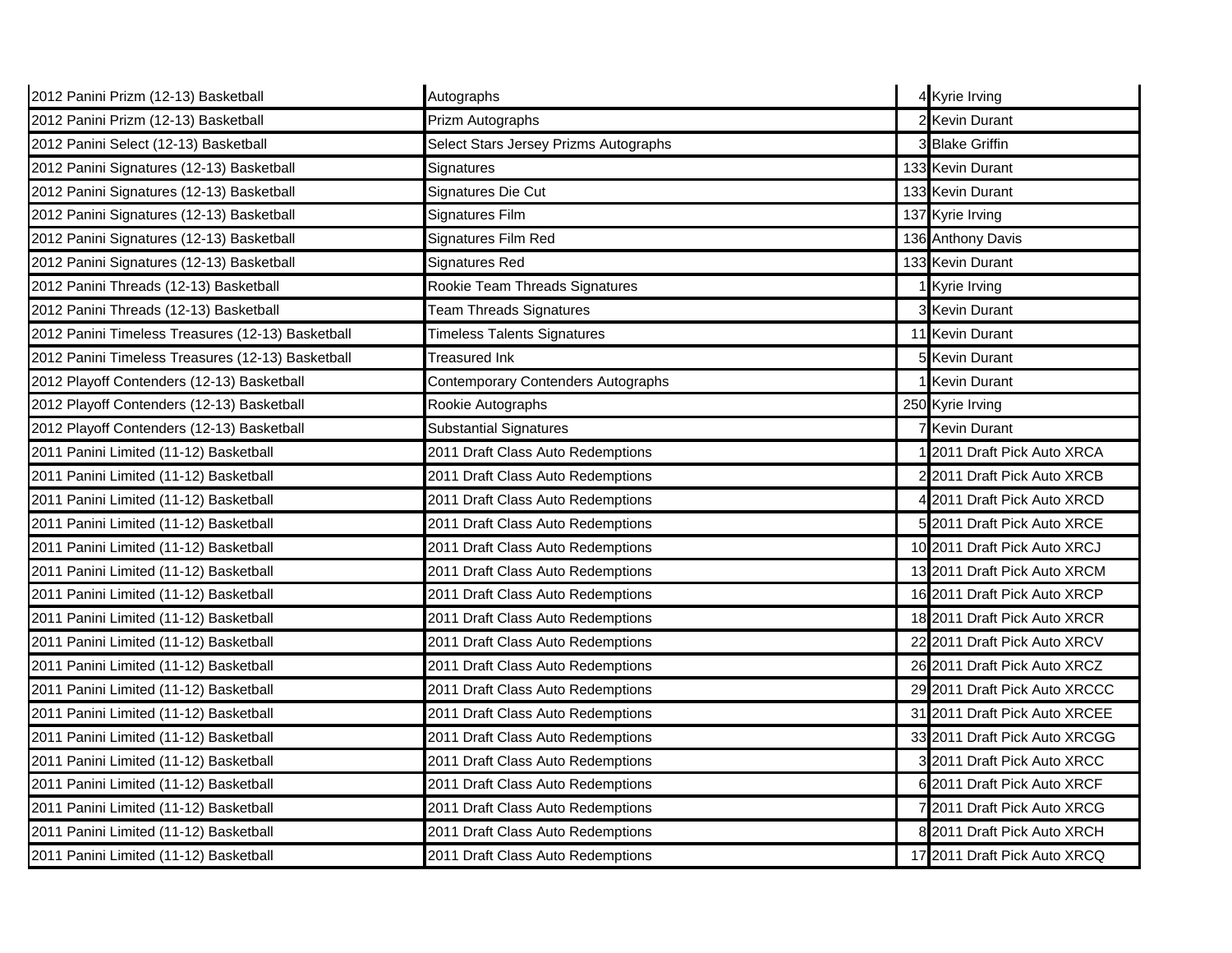| 2011 Panini Limited (11-12) Basketball | 2011 Draft Class Auto Redemptions         | 19 2011 Draft Pick Auto XRCS  |
|----------------------------------------|-------------------------------------------|-------------------------------|
| 2011 Panini Limited (11-12) Basketball | 2011 Draft Class Auto Redemptions         | 23 2011 Draft Pick Auto XRCW  |
| 2011 Panini Limited (11-12) Basketball | 2011 Draft Class Auto Redemptions         | 24 2011 Draft Pick Auto XRCX  |
| 2011 Panini Limited (11-12) Basketball | 2011 Draft Class Auto Redemptions         | 28 2011 Draft Pick Auto XRCBB |
| 2011 Panini Limited (11-12) Basketball | 2011 Draft Class Auto Redemptions         | 30 2011 Draft Pick Auto XRCDD |
| 2011 Panini Limited (11-12) Basketball | 2011 Draft Class Auto Redemptions         | 32 2011 Draft Pick Auto XRCFF |
| 2011 Panini Limited (11-12) Basketball | 2011 Draft Class Auto Redemptions         | 34 2011 Draft Pick Auto XRCHH |
| 2011 Panini Limited (11-12) Basketball | 2012 Draft Class Redemptions              | Pick No. 4                    |
| 2011 Panini Limited (11-12) Basketball | 2012 Draft Class Redemptions              | Pick No. 5                    |
| 2011 Panini Limited (11-12) Basketball | 2012 Draft Class Redemptions              | 12 Pick No. 12                |
| 2011 Panini Limited (11-12) Basketball | 2012 Draft Class Redemptions              | 13 Pick No. 13                |
| 2011 Panini Limited (11-12) Basketball | 2012 Draft Class Redemptions              | 16 Pick No. 16                |
| 2011 Panini Limited (11-12) Basketball | 2012 Draft Class Redemptions              | 20 Pick No. 20                |
| 2011 Panini Limited (11-12) Basketball | 2012 Draft Class Redemptions              | 1 Pick No. 1                  |
| 2011 Panini Limited (11-12) Basketball | 2012 Draft Class Redemptions              | 2 Pick No. 2                  |
| 2011 Panini Limited (11-12) Basketball | 2012 Draft Class Redemptions              | 3 Pick No. 3                  |
| 2011 Panini Limited (11-12) Basketball | 2012 Draft Class Redemptions              | 6 Pick No. 6                  |
| 2011 Panini Limited (11-12) Basketball | 2012 Draft Class Redemptions              | 7 Pick No. 7                  |
| 2011 Panini Limited (11-12) Basketball | 2012 Draft Class Redemptions              | 8 Pick No. 8                  |
| 2011 Panini Limited (11-12) Basketball | 2012 Draft Class Redemptions              | 9 Pick No. 9                  |
| 2011 Panini Limited (11-12) Basketball | 2012 Draft Class Redemptions              | 10 Pick No. 10                |
| 2011 Panini Limited (11-12) Basketball | 2012 Draft Class Redemptions              | 14 Pick No. 14                |
| 2011 Panini Limited (11-12) Basketball | 2012 Draft Class Redemptions              | 15 Pick No. 15                |
| 2011 Panini Limited (11-12) Basketball | 2012 Draft Class Redemptions              | 17 Pick No. 17                |
| 2011 Panini Limited (11-12) Basketball | 2012 Draft Class Redemptions              | 18 Pick No. 18                |
| 2011 Panini Limited (11-12) Basketball | 2012 Draft Class Redemptions              | 19 Pick No. 19                |
| 2014 Panini Black Gold Football        | <b>Black Gold AUtograph</b>               | 3 Andrew Luck                 |
| 2014 Panini Black Gold Football        | Sizeable Signatures Jersey                | 6 Barry Sanders               |
| 2014 Panini Crown Royale Football      | Rookie Silhouettes (RPS) Autographs       | 234 Brandin Cooks             |
| 2014 Panini Crown Royale Football      | Rookie Silhouettes (RPS) Autographs       | 203 Blake Bortles             |
| 2014 Panini Crown Royale Football      | Rookie Silhouettes (RPS) Autographs Gold  | 234 Brandin Cooks             |
| 2014 Panini Crown Royale Football      | Rookie Silhouettes (RPS) Autographs Gold  | 203 Blake Bortles             |
| 2014 Panini Crown Royale Football      | Rookie Silhouettes (RPS) Autographs Green | 203 Blake Bortles             |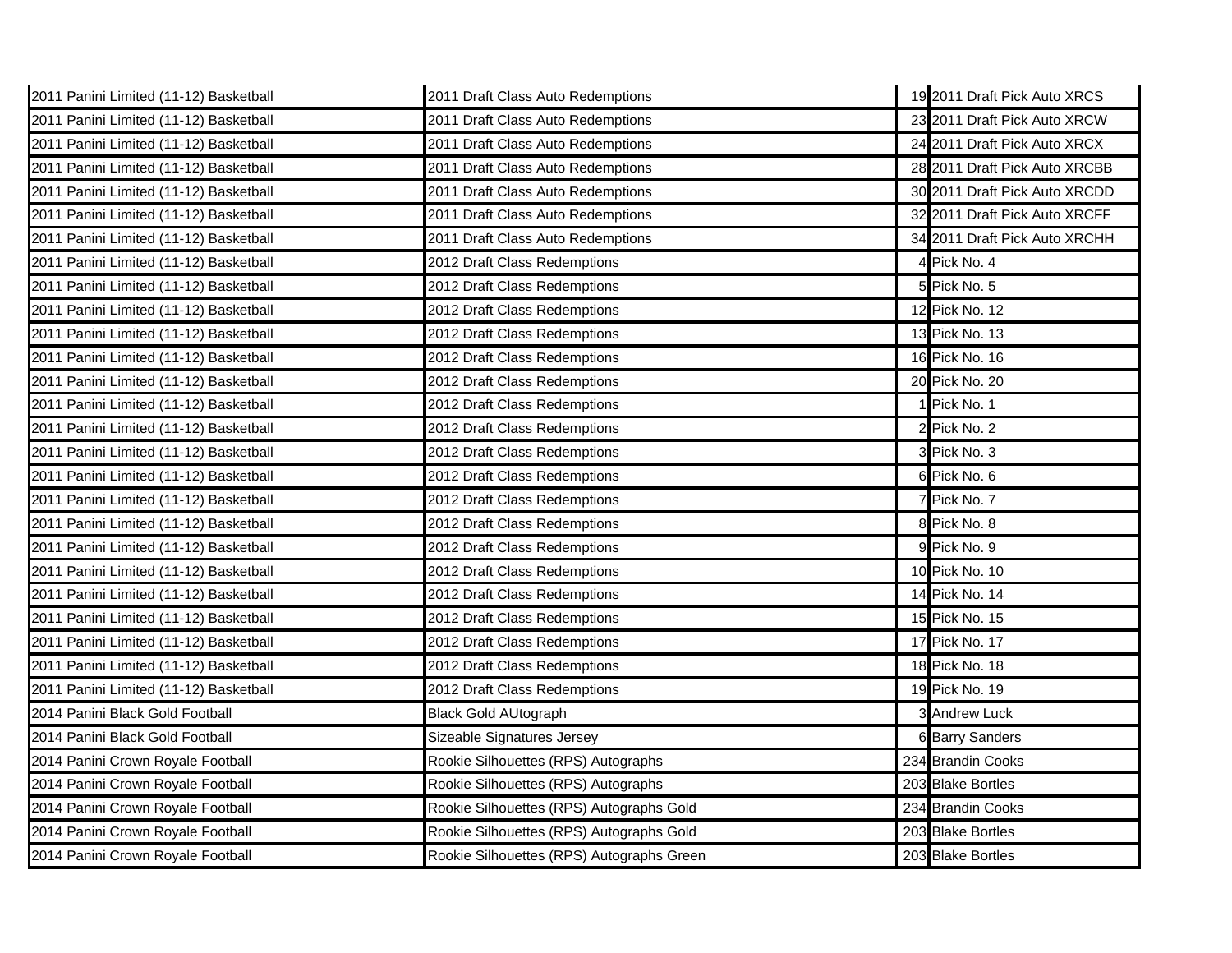| 2014 Panini Crown Royale Football          | Silhouettes Autographs                                |     | 1 Peyton Manning      |
|--------------------------------------------|-------------------------------------------------------|-----|-----------------------|
| 2014 Panini Crown Royale Football          | Silhouettes Autographs Purple                         |     | Peyton Manning        |
| 2014 Panini Immaculate Collection Football | Immaculate Signature Patches Rookie Platinum          |     | 109 Johnny Manziel    |
| 2014 Panini Select Football                | Rookie Autograph Gold Mojo                            |     | 5 Bradley Roby        |
| 2014 Panini Select Football                | Rookie Autograph Jersey Blue Mojo                     |     | 215 Carlos Hyde       |
| 2014 Panini Select Football                | Rookie Autograph Jersey Red Mojo                      |     | 215 Carlos Hyde       |
| 2014 Panini Select Football                | Rookie Autograph Purple Mojo                          |     | 5 Bradley Roby        |
| 2014 Panini Select Football                | Rookie Autograph Red Mojo                             |     | 5 Bradley Roby        |
| 2014 Playoff Contenders Football           | Rookie Championship Ticket RPS                        |     | 208 Carlos Hyde       |
| 2014 Playoff Contenders Football           | Rookie Championship Ticket RPS Variation              |     | 207 Brandin Cooks     |
| 2014 Playoff Contenders Football           | Rookie Championship Ticket RPS Variation              |     | 208 Carlos Hyde       |
| 2014 Playoff Contenders Football           | Rookie Playoff Ticket RPS                             | 208 | Carlos Hyde           |
|                                            |                                                       |     | Carlos Hyde           |
| 2014 Playoff Contenders Football           | Rookie Playoff Ticket RPS Variation                   |     | 208 Carlos Hyde       |
| 2014 Playoff Contenders Football           | Rookie Ticket Cracked Ice RPS Variation II            |     | 208 Carlos Hyde       |
| 2014 Playoff Contenders Football           | Rookie Ticket RPS                                     | 208 | Carlos Hyde           |
|                                            |                                                       |     | Carlos Hyde           |
| 2014 Playoff Contenders Football           | Rookie Ticket RPS Variation                           |     | 208 Carlos Hyde       |
| 2014 Playoff Contenders Football           | Rookie Ticket RPS Variation II Printing Plate Cyan    |     | 208 Carlos Hyde       |
| 2014 Playoff Contenders Football           | Rookie Ticket RPS Variation II Printing Plate Magenta |     | 208 Carlos Hyde       |
| 2014 Playoff National Treasures Football   | Notable Nicknames                                     |     | <b>Drew Brees</b>     |
| 2014 Playoff National Treasures Football   | Notable Nicknames                                     |     | 11 J.J. Watt          |
| 2014 Playoff National Treasures Football   | Notable Nicknames                                     |     | 18 Deion Sanders      |
| 2014 Playoff National Treasures Football   | Notable Nicknames                                     | 47  | <b>Russell Wilson</b> |
| 2014 Playoff National Treasures Football   | Notable Nicknames                                     |     | 36 Drew Brees         |
| 2014 Playoff National Treasures Football   | Notable Nicknames                                     |     | 55 Brett Favre        |
| 2013 Panini Absolute Football              | Spectrum Silver Autographs                            |     | 118 Damontre Moore    |
| 2013 Panini Black Football                 | <b>Platinum Signatures</b>                            |     | <b>Cam Newton</b>     |
| 2013 Panini Crown Royale Football          | Crown Royale Signatures Silver (Die-Cut Crown)        |     | Colin Kaepernick      |
| 2013 Panini Playbook Football              | <b>Common Signatures Gold</b>                         |     | 34 Andrew Luck        |
| 2013 Panini Playbook Football              | Playbook Booklet Signature Black                      |     | 8 Cam Newton          |
| 2013 Panini Prizm Football                 | Rookie Autographs                                     |     | 215 Conner Vernon     |
| 2013 Panini Prizm Football                 | Rookie Prizm Autographs                               |     | 224 David Amerson     |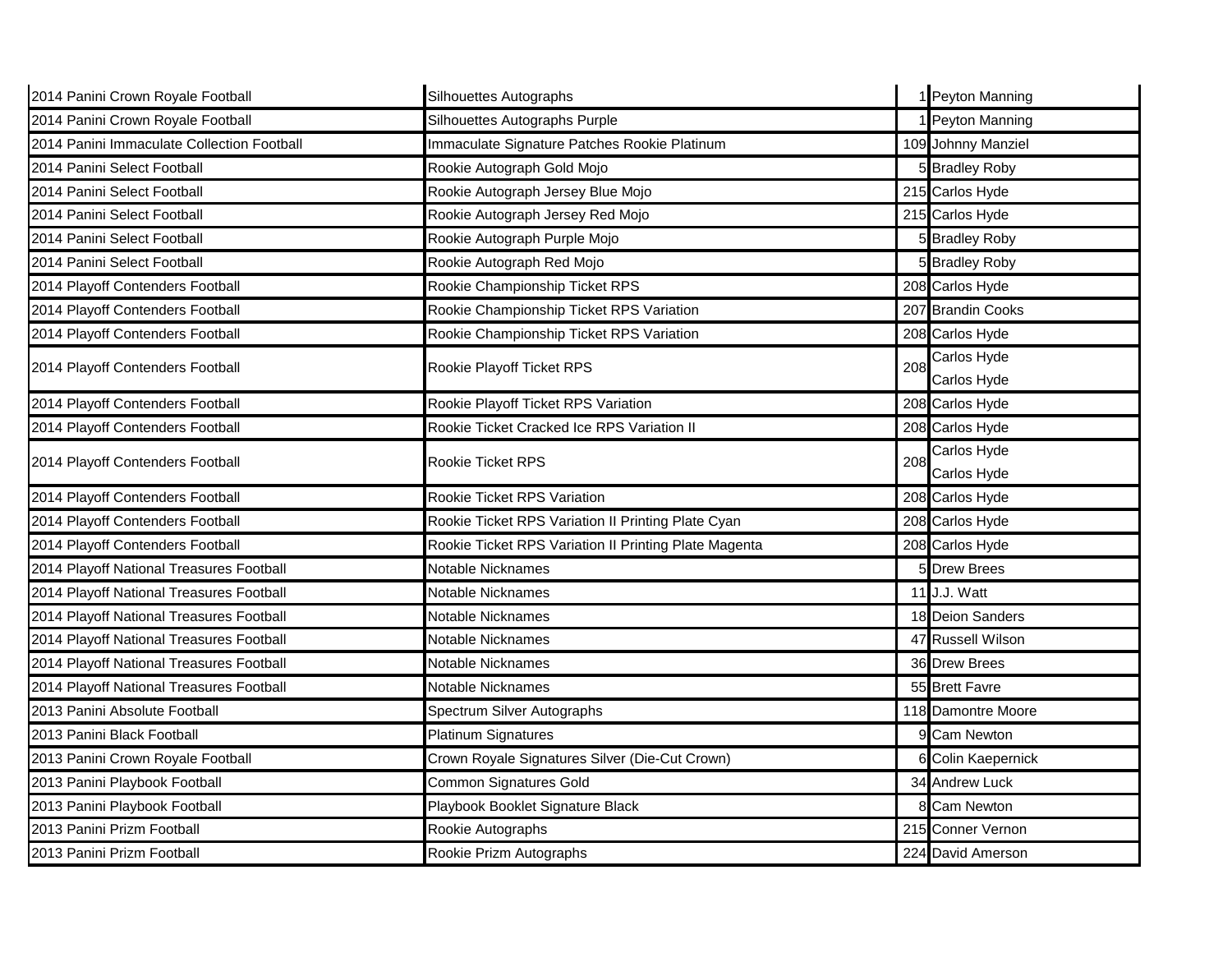| 2013 Panini Prominence Football          | <b>Eminence Combo Signatures</b>         | <b>Russell Wilson</b>                                                                                                                                                    |
|------------------------------------------|------------------------------------------|--------------------------------------------------------------------------------------------------------------------------------------------------------------------------|
|                                          |                                          | <b>Montee Ball</b>                                                                                                                                                       |
| 2013 Panini Select Football              | Rookie Autographs                        | 173 Damontre Moore                                                                                                                                                       |
| 2013 Panini Totally Certified Football   | Freshman Phenoms Signatures              | 163 Chris Thompson                                                                                                                                                       |
| 2013 Playoff National Treasures Football | Century Signature Materials Black        | 15 Cam Newton                                                                                                                                                            |
| 2013 Playoff National Treasures Football | HOF 50th Anniversary Signature Materials | 31 Joe Montana                                                                                                                                                           |
| 2013 Playoff National Treasures Football | NT Colossal Jersey Number Signatures     | 3 Andrew Luck                                                                                                                                                            |
| 2013 Playoff National Treasures Football | NT Jumbo Prime Booklet                   | 8 Colin Kaepernick                                                                                                                                                       |
| 2012 Donruss Elite Football              | Turn of the Century Rookies Signatures   | 177 Bryce Brown                                                                                                                                                          |
| 2012 Panini Crown Royale Football        | Rookie Silhouette Gold                   | 259 Coby Fleener                                                                                                                                                         |
| 2012 Panini Crown Royale Football        | Rookie Silhouette Silver                 | 259 Coby Fleener                                                                                                                                                         |
| 2012 Panini Prime Signatures Football    | Pen Pals                                 | <b>Andrew Luck</b><br><b>Brandon Weeden</b><br>Justin Blackmon<br>Michael Floyd<br>Doug Martin<br><b>Robert Griffin III</b><br>Ryan Tannehill<br><b>Trent Richardson</b> |
| 2012 Panini Prime Signatures Football    | Prime Signature Gold                     | 56 Darren McFadden                                                                                                                                                       |
| 2012 Panini Prizm Football               | Rookie Autographs                        | 227 Robert Griffin III                                                                                                                                                   |
| 2012 Panini Prizm Football               | Rookie Prizm Autographs                  | 207 Brock Osweiler                                                                                                                                                       |
| 2012 Panini Prominence Football          | <b>Eminence Combo Signatures</b>         | Malcom Floyd<br><b>Ryan Mathews</b>                                                                                                                                      |
| 2012 Panini Prominence Football          | Premiere Materials Signature             | 13 Brian Quick                                                                                                                                                           |
| 2012 Playoff Contenders Football         | Rookie Tickets RPS                       | 225 Russell Wilson                                                                                                                                                       |
| 2012 Playoff National Treasures Football | Prime Pairings - Triple - Quads          | Joe Namath<br>5 Tim Tebow<br>Vinny Testaverde                                                                                                                            |
| 2012 Playoff National Treasures Football | Virtuoso Signatures                      | 30 Peyton Manning                                                                                                                                                        |
| 2011 Panini Certified Football           | Freshman Fabric                          | 280 Daniel Thomas                                                                                                                                                        |
| 2011 Panini Crown Royale Football        | Player Die-Cuts Prime Signatures         | 2 Dallas Clark                                                                                                                                                           |
| 2011 Panini Limited Football             | <b>Material Phenoms RC</b>               | 230 Clyde Gates                                                                                                                                                          |
|                                          |                                          |                                                                                                                                                                          |